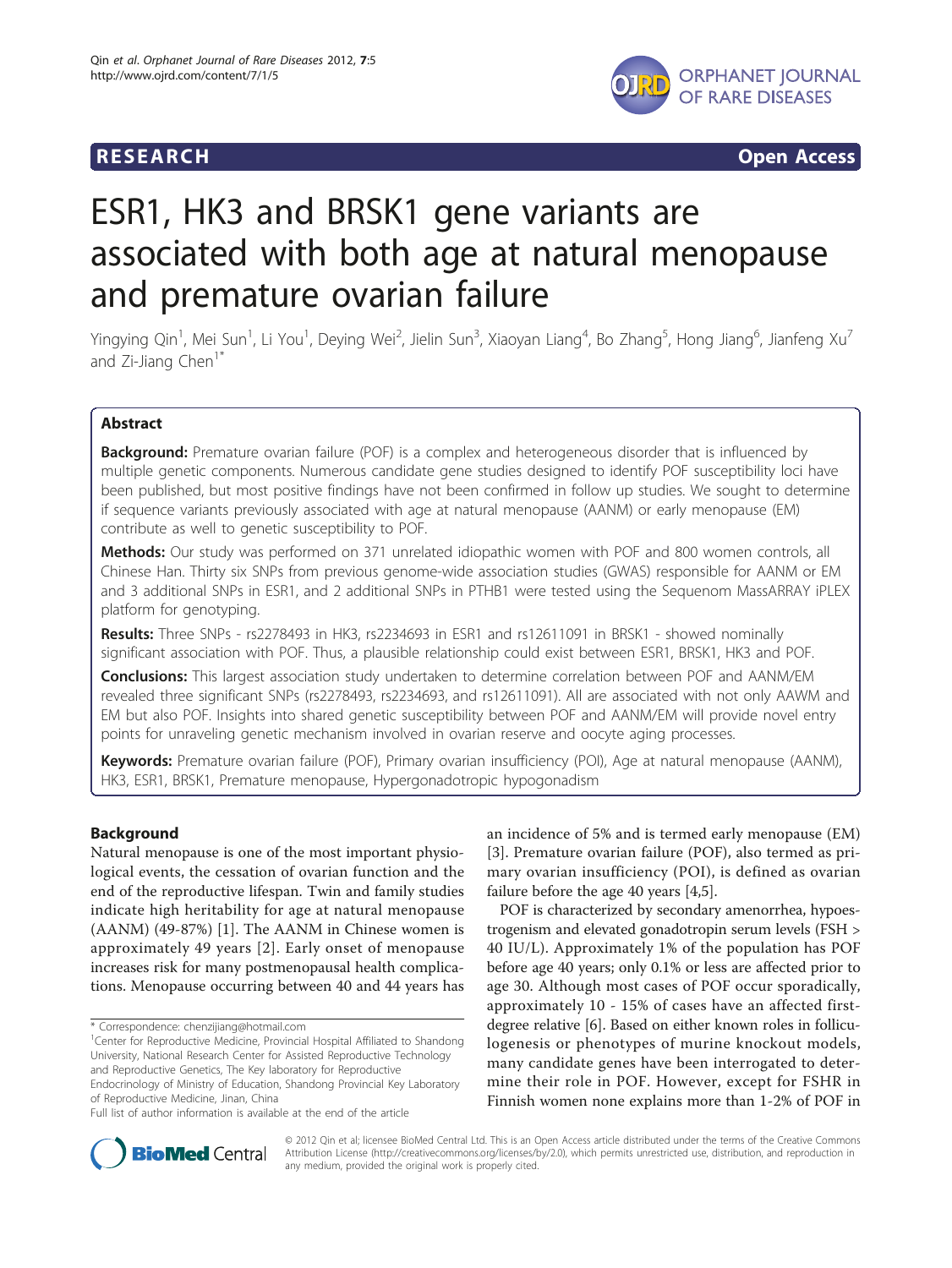<span id="page-1-0"></span>any given ethnic group [[7\]](#page-4-0). Genes whose perturbations cause POF have nonetheless been identified in single patients or families, small patient groups or selected ethnic groups. This may reflect genetic heterogeneity, ethnic-specific genetic variation or failure to interrogate sufficient numbers of the candidate genes that could potentially account for POF.

Via genome-wide association studies (GWASs), it is possible to identify common genetic variants contributing to susceptibility to genetically complex or polygenic diseases. Despite the attractiveness of GWAS for POF, genome searches in a sufficiently large number of patients are practically absent [\[8](#page-4-0)]. Kang H.J. et al. showed association of two SNPs (rs3884597 and rs6944723) in the PTHresponsive B1 gene (PTHB1) in a small discovery set of 24 women and 24 controls, followed by confirmation in 101 cases and 87 controls [\[9\]](#page-4-0). The other GWAS showed association with ADAMTS19 in the discovery set of 99 Dutch women and 181 controls, but not in the replication set (60 POF cases and 90 controls) [[10\]](#page-4-0). That 8% of the relatives of women with POF in Chinese suffer from either early menopause or POF (Table 1) suggests an interrelated genetic mechanism between POF and early menopause. Indeed, Tibiletti et al. proposed that POF and EM patients share similar genetic features and postulated that these conditions may be a variable expression of the same genetic disease [[11\]](#page-4-0). Additionally, FMR1 is a single gene cause of POF, and it is clinically indicated to test for premutation in this gene. Genes like EIF2B5 and FMR1 that are known to be involved in POF have been reported to be associated also with AANM [[12](#page-4-0)-[14\]](#page-4-0). Few studies have explored the shared genetic associations among POF, AANM and EM. On the basis of four independent GWAS, 36 SNPs have been associated with AANM. These are located on chromosomes 2, 3, 5, 6, 7, 8, 9, 11, 12, 13, 15, 18, 19 and 20, respectively, with robust statistical evidence. Of these, 2 SNPs were related to EM [[1](#page-4-0),[15](#page-4-0),[16\]](#page-4-0). Besides these 36 SNPs, we also assessed correlation between POF and three additional SNPs in the estrogen receptor 1 (ESR1) gene, given the key role of  $ER-\alpha$  in folliculogenesis. ESR1 has also been considered a promising candidate gene for POF, with rs2234693, rs9340799 and rs1569788 of ESR1 reported to be associated with idiopathic POF [[17-19](#page-4-0)]. ESR1 also has been one of the most popular candidates related with AANM in previous association studies [\[20,21\]](#page-5-0).

Overall, we sought to determine the contribution to POF of the 36 SNPs from AANM GWAS, the 3 SNPs in the ESR1 gene and the 2 SNPs in the PTHB1 gene. Our association study involved 371 women with POF and 800 controls, all Chinese Han.

# Methods

# Participants and phenotypes

Our study was performed on 371 unrelated idiopathic women with POF and 800 women controls, all Chinese Han, collectively gathered from a number of high volume regional referral centers in China. Samples were collected from 18 provinces during 2002-2010. The age of secondary amenorrhea in our sample was young

Table 1 Clinical features of cases and controls, which are not significantly different ( $p > 0.05$ ).

| Characteristic                                           |                   |  |  |  |  |  |  |  |
|----------------------------------------------------------|-------------------|--|--|--|--|--|--|--|
| Cases                                                    |                   |  |  |  |  |  |  |  |
| Number                                                   | 371               |  |  |  |  |  |  |  |
| FSH concentration (IU/L) <sup>a</sup>                    | $73.88 \pm 30.23$ |  |  |  |  |  |  |  |
| Familial clustering <sup>b</sup>                         | 32                |  |  |  |  |  |  |  |
| Mother affected                                          | 27                |  |  |  |  |  |  |  |
| Menopause $<$ 40 yrs                                     | 13                |  |  |  |  |  |  |  |
| 40 yrs < Menopause < 45 yrs                              | 14                |  |  |  |  |  |  |  |
| Siblings affected                                        | 5                 |  |  |  |  |  |  |  |
| Menopause $<$ 40 yrs                                     | 5                 |  |  |  |  |  |  |  |
| Age at diagnosis (yrs) <sup>a</sup>                      | $29.79 \pm 5.31$  |  |  |  |  |  |  |  |
| Amenorrhea Secondary                                     | 228               |  |  |  |  |  |  |  |
| Age at menarche (yrs) <sup>a</sup>                       | $14.82 \pm 2.11$  |  |  |  |  |  |  |  |
| Age at onset of menstrual dysfunction (yrs) <sup>a</sup> | $23.85 \pm 6.78$  |  |  |  |  |  |  |  |
| Age at amenorrhea (yrs) <sup>a</sup>                     | $24.87 \pm 5.88$  |  |  |  |  |  |  |  |
| Controls                                                 |                   |  |  |  |  |  |  |  |
| Number                                                   | 800               |  |  |  |  |  |  |  |
| Age(yrs) <sup>a</sup> at sample                          | $38.77 \pm 11.58$ |  |  |  |  |  |  |  |
| Age at menarche(yrs) <sup>a</sup>                        | $14.75 \pm 1.45$  |  |  |  |  |  |  |  |

 $a \pm SD$ 

<sup>b</sup> Defined as two or more first-or second-degree female family members with either POF or early menopause (less than 45 years old), including the index POF patient.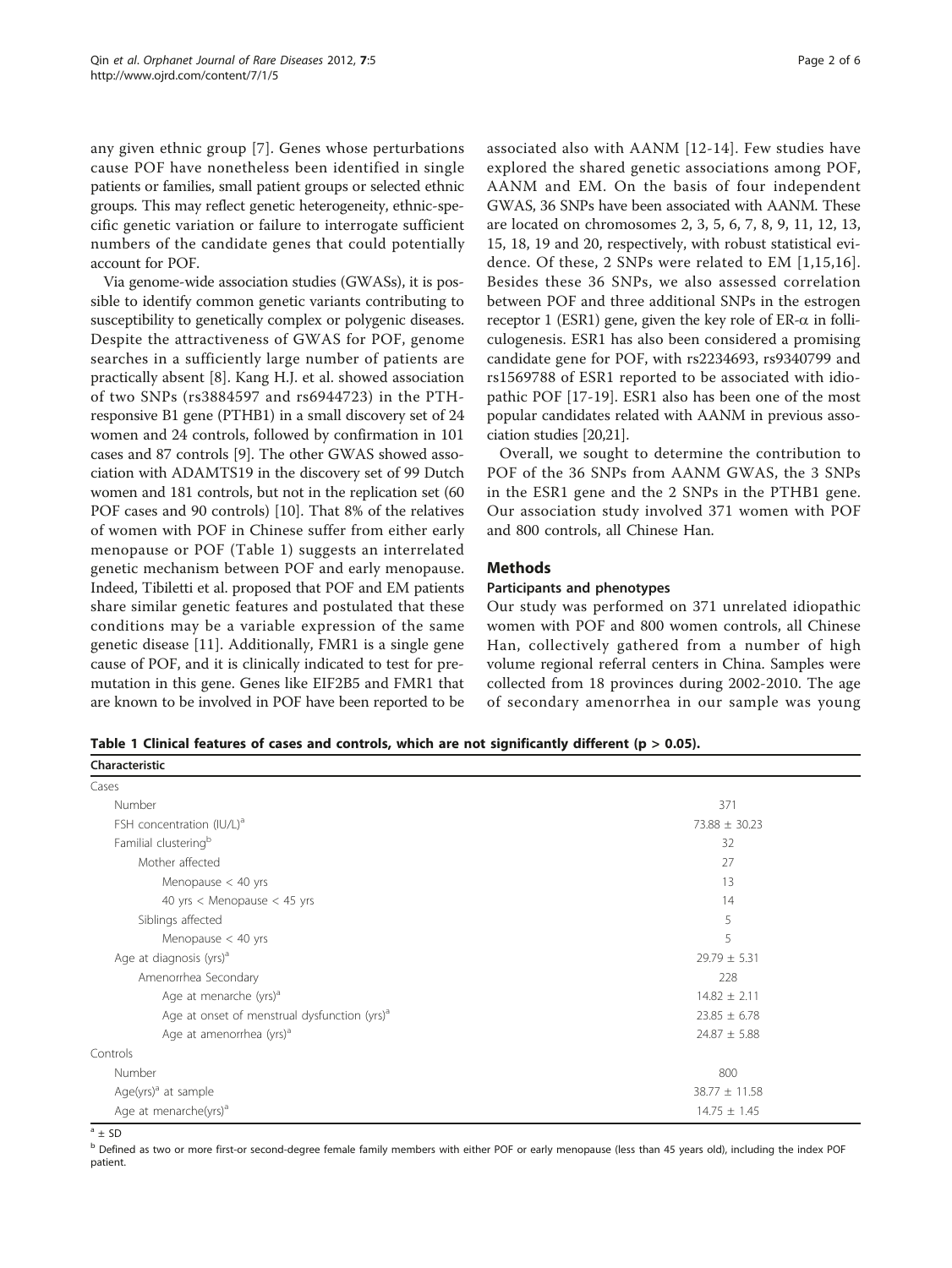(mean age 23.85 ± 6.78 years) (Table [1](#page-1-0)). 8% (32/400) of cases had a positive family history, i.e., at least two firstor second-degree female family members with POF or early menopause including the index POF patient. Most of the affected relatives (27/32; thirteen < 40 yrs and fourteen < 45 yrs) were mothers of the index patient; the remaining five were sisters. Inclusion criteria for POF consisted of cessation of menstrual cycles before 40 years of age, with at least two serum follicle stimulating hormone (FSH) concentrations exceeding 40 IU/L. Serum FSH level was determined by the electrochemiluminescent immunoassay in the analyzer cobas e 601 (Roche, Switzerland). The analytical sensitivity of basal FSH was < 0.10 mIU/ml. All samples were run in the same assay. Early menopause is defined as menopause that occurs between ages 40 and 44. Women with known chromosomal abnormalities, previous ovarian surgery, chemotherapy, or radiotherapy were excluded. Controls attended the clinic because of tubal factor infertility. They were known to be menstruating regularly and confirmed by hormone assays  $\ll 40 \text{ mU/L}$ ) and ultrasound imaging to be free of POF-related and early menopause- related phenotypes. Informed consent was obtained from all subjects. The study was approved by the Institutional Review Board of Reproductive Medicine of Shandong University.

# Genotyping and statistical analysis

SNPs were chosen for genotyping on the basis of published findings in association studies. A total of 41 SNPs are located in LHCGR, PPARG, SRD5A1, HK3, RAP80, SYCP2L, TNF, ESR1, IGF2R, PTHB1, NBN, TGFBR1, FSHB, PGR, ANKK1, IGF1, CYP19A1, POLG, SMAD7, BRSK1, TMEM150B, MCM8 or intergenic region (Table [2](#page-3-0)). We used the Sequenom MassARRAY iPLEX platform for genotyping. The Sequenom protocol involves a multiplex PCR reaction prior to a single-base primer extension reaction. The individual SNPs are identified by using matrixassisted laser desorption/ionization time- of- fight mass spectrometry. SNPs were excluded if the minor allele frequency was < 1%. Ultimately, 36 SNPs were genotyped in the case control cohort. Allelic association analysis was conducted using SHEsis [\[22\]](#page-5-0). The genotype distributions for all SNPs were tested for Hardy-Weinberg equilibrium (HWE) using the Fisher's exact test. All SNPs were in Hardy- Weinberg equilibrium. The allelic odds ratio (OR) and 95% confidence interval (CI) were estimated assuming a multiplicative model. P-values were two-tailed. An alpha of 0.05 was used to claim statistical significance.

# Results

We analyzed 41 SNPs for association with POF in our collection of 400 cases and 800 controls. The analysis was nominally significant for three SNPs: rs2278493 in HK3, rs2234693 in ESR1 and rs12611091 in BRSK1, respectively. Results are summarized in Table [2](#page-3-0). These findings demonstrate that certain SNPs associated with AANM also may contribute to POF, but need not necessarily play a major role in POF. No significant association with POF was observed for the remaining 38 SNPs.

# **Discussion**

We conducted the largest association study reported to date in a POF cohort in order to test the contribution to POF of 36 SNPs, specifically known to be associated with AANM and EM. We also investigated the associations of 3 ESR1 SNPs and 2 PTHB1 SNPs in POF. We found contribution to POF for SNPs in ESR1, BRSK1 and HK3, 2 of these genes not previously considered as candidates for POF.

Estrogen regulates cyclic gonadotropin release at the hypothalamus- hypophysis- ovarian (HPO) axis by the estrogen receptor  $\alpha$  (ER- $\alpha$ ), which is encoded by ESR1 and enhances follicular development by the ER- $\beta$  encoded by ESR2. Female ER-a knockout mice show anovulation and complete infertility. Rs2234693 lies in an intron of the ESR1gene and has been reported to be related to POF and the onset of natural menopause in Korean and Dutch [[17-19](#page-4-0)], consistent with our results. Because this SNP does not change any amino acid in the ERS1 protein, it is presumed to be in linkage disequilibrium with a regulatory sequence(s) that could affect gene expression or function and consequently result in an alteration in estrogenic biological activity.

Rs12611091 is located in the intron region of BRSK1 (BR serine/threonine kinase 1), a gene that codes for an AMP-activated protein kinase (AMPK)-related kinase [[23](#page-5-0)]. BRSK1 is highly expressed in human brain and moderately expressed in mammalian ovaries [\[24\]](#page-5-0). Mutation or overexpression of the BRSK1 gene deleteriously affects vesicle transport and release at the axon terminals [\[25](#page-5-0)]. BRSK1 might affect the secretion of gonadotropin- releasing hormone (GnRH) from the hypothalamus through this mechanism. Additionally, maternal embryonic leucine zipper kinase (MELK), which is highly expressed in spermatogonia and oocytes, is one of the downstream targets of BRSK1 [\[26,27](#page-5-0)]. Plausible involvement in ovarian aging is therefore suggested for BRSK1.

Hexokinase 3 (white cell) (HK3), one of the four hexokinase family members, is involved in carbohydrate metabolism through phosphorylating glucose to produce glucose-6-phosphate [[28\]](#page-5-0). HK3 is present in uterus, placenta, lung and adipose according to GeneAtlas [[24\]](#page-5-0). Literature analysis for HK3 did not indicate an immediate functional explanation for the observed association. To elucidate the precise molecular mechanism, extensive sequence analysis and functional studies of the HK3gene variants are needed.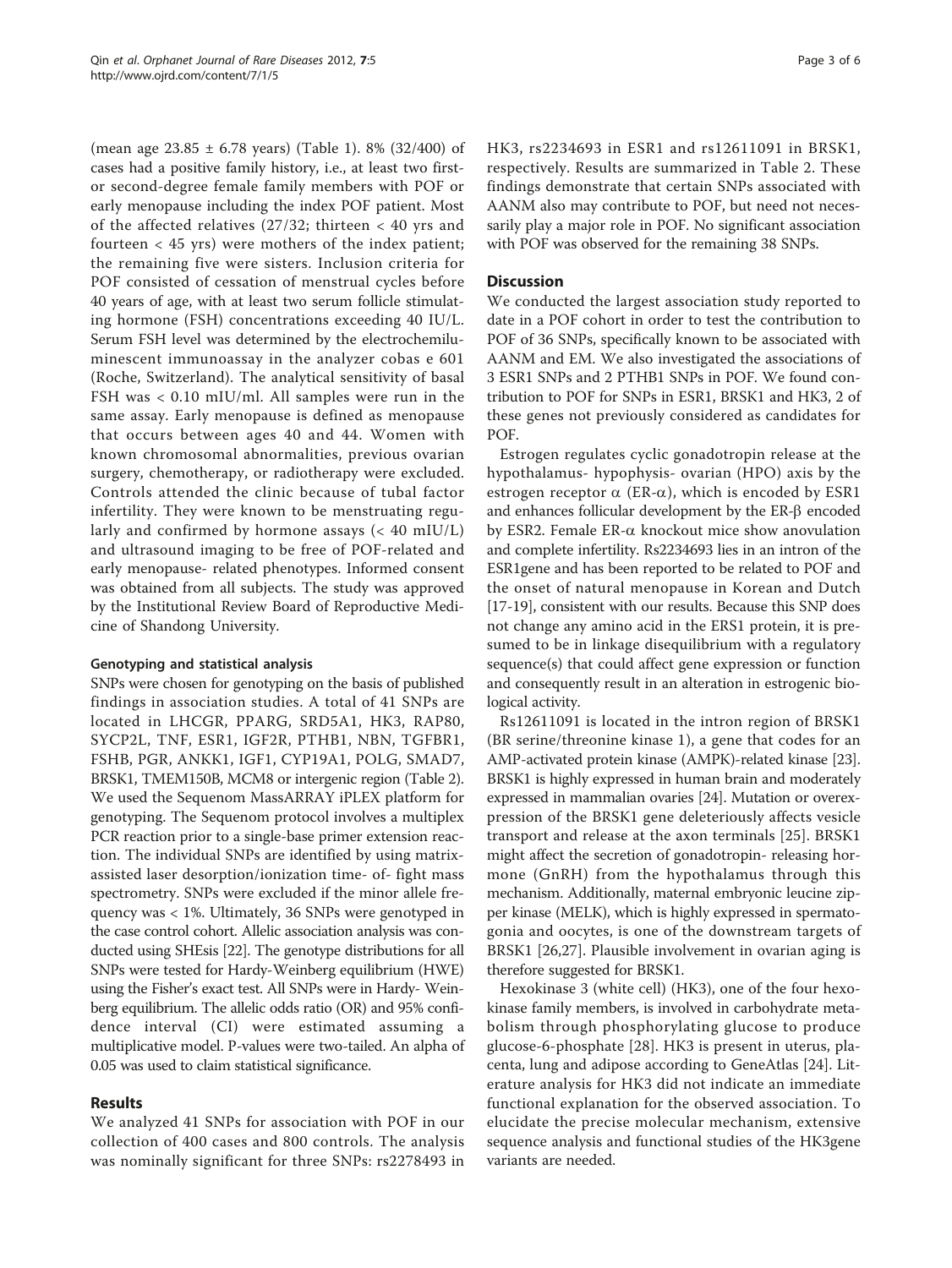<span id="page-3-0"></span>Table 2 Loci selected for association analysis in POF and controls.

|                | All samples (371 cases and 800 controls) |            |          |              |                |             |          |                |          |         | Gene information | Phenotype related |
|----------------|------------------------------------------|------------|----------|--------------|----------------|-------------|----------|----------------|----------|---------|------------------|-------------------|
| <b>CHR</b>     | BP                                       | <b>SNP</b> | F MISS   | HWE_P        | A <sub>1</sub> | F_A         | $F_U$    | A <sub>2</sub> | P        | OR      |                  |                   |
| 3              | 12423994                                 | rs4135280  | 0.008333 | 0.2789       | $\subset$      | 0.2861      | 0.2738   | T              | 0.5321   | 1.063   | PPARG            | <b>AANM</b>       |
| 5              | 6692179                                  | rs494958   | 0.009167 | 0.3597       | $\top$         | 0.2263      | 0.2237   | Α              | 0.8881   | 1.015   | SRD5A1           | <b>AANM</b>       |
| 5              | 176247040                                | rs2278493  | 0.008333 | 0.08305      | Α              | 0.3451      | 0.3881   | G              | 0.0432   | 0.8309  | HK3              | <b>AANM</b>       |
| 5              | 176255904                                | rs691141   | 0.0175   | 0.682        | T              | 0.4747      | 0.4608   | $\subset$      | 0.5302   | 1.057   | HK3              | <b>AANM</b>       |
| 5              | 176290671                                | rs7718874  | 0.01083  | 0.4156       | T              | 0.4696      | 0.4765   | $\subset$      | 0.7525   | 0.9726  | <b>RAP80</b>     | <b>AANM</b>       |
| 5              | 176311180                                | rs365132   | 0.0175   | 0.4133       | $\subset$      | 0.4669      | 0.4744   | Α              | 0.7343   | 0.9704  | <b>RAP80</b>     | <b>AANM</b>       |
| 5              | 176367046                                | rs402511   | 0.01833  | 0.293        | $\subset$      | 0.4707      | 0.4769   | Τ              | 0.7792   | 0.9755  | <b>RAP80</b>     | <b>AANM</b>       |
| 5              | 176436169                                | rs244715   | 0.01083  | 0.3229       | A              | 0.4842      | 0.4703   | G              | 0.5254   | 1.058   | intergenic       | EM                |
| 6              | 11005474                                 | rs2153157  | 0.0275   | 0.5569       | G              | 0.3484      | 0.335    | A              | 0.5233   | 1.061   | SYCP2L           | <b>AANM</b>       |
| 6              | 31648292                                 | rs909253   | 0.01333  | 0.0382       | $\subset$      | 0.4134      | 0.3829   | T              | 0.1564   | 1.136   | TNF              | <b>AANM</b>       |
| 6              | 152205028                                | rs2234693  | 0.01     | 0.7176       | $\subset$      | 0.3655      | 0.4217   | Τ              | 0.009057 | 0.79    | ESR1             | POF/AANM          |
| 6              | 152205074                                | rs9340799  | 0.006667 | 0.7148       | G              | 0.189       | 0.2016   | A              | 0.4703   | 0.9228  | ESR1             | POF/AANM          |
| 6              | 152370309                                | rs1569788  | 0.008333 | 0.7268       | T              | 0.453       | 0.474    | $\subset$      | 0.338    | 0.9191  | ESR1             | POF/AANM          |
| 6              | 160419555                                | rs2297362  | 0.008333 | 0.9062       | $\subset$      | 0.4301      | 0.4383   | T              | 0.7047   | 0.9669  | IGF2R            | AANM              |
| 6              | 160423646                                | rs9457827  | 0.01417  | 0.9059       | T              | 0.4312      | 0.4379   | $\subset$      | 0.7602   | 0.9732  | IGF2R            | <b>AANM</b>       |
| $\overline{7}$ | 33351787                                 | rs3884597  | 0.009167 | 0.222        | T              | 0.467       | 0.4784   | G              | 0.6047   | 0.9554  | PTHB1            | POF               |
| $\overline{7}$ | 33390485                                 | rs6944723  | 0.01083  | $\mathbf{1}$ | A              | 0.4459      | 0.4183   | T              | 0.2051   | 1.119   | PTHB1            | POF               |
| 8              | 91019056                                 | rs2697679  | 0.009167 | 0.5546       | G              | 0.4195      | 0.437    | T              | 0.4217   | 0.931   | <b>NBN</b>       | <b>AANM</b>       |
| 8              | 91082415                                 | rs7011299  | 0.015    | 0.5509       | G              | 0.4237      | 0.4202   | $\subset$      | 0.8727   | 1.014   | <b>NBN</b>       | <b>AANM</b>       |
| 9              | 100955986                                | rs1590     | 0.0075   | 0.1803       | G              | 0.4581      | 0.466    | T.             | 0.7184   | 0.9687  | TGFBR1           | <b>AANM</b>       |
| 11             | 30196754                                 | rs11031010 | 0.0125   | 0.4482       | A              | 0.04319     | 0.04047  | $\subset$      | 0.7559   | 1.07    | FSHB             | <b>AANM</b>       |
| 11             | 112786283                                | rs6279     | 0.0075   | 0.05507      | $\subset$      | 0.4619      | 0.4747   | G              | 0.5609   | 0.9501  | ANKK1            | <b>AANM</b>       |
| 13             | 111017433                                | rs1361542  | 0.005833 | 0.396        | A              | 0.03665     | 0.03391  | G              | 0.7332   | 1.084   | intergenic       | <b>AANM</b>       |
| 13             | 111017854                                | rs1756091  | 0.006667 | 0.3965       | A              | 0.03655     | 0.03461  | $\subset$      | 0.8101   | 1.058   | intergenic       | <b>AANM</b>       |
| 13             | 111019298                                | rs7333181  | 0.0075   | 0.3965       | Α              | 0.03655     | 0.03465  | G              | 0.8143   | 1.057   | intergenic       | AANM              |
| 13             | 111019632                                | rs1163623  | 0.003333 | 0.3965       | $\subset$      | 0.03627     | 0.03457  | T              | 0.8326   | 1.051   | intergenic       | <b>AANM</b>       |
| 15             | 49335997                                 | rs11856927 | 0.005833 | 0.6833       | C              | 0.4532      | 0.4641   | A              | 0.6187   | 0.9572  | CYP19A1          | <b>AANM</b>       |
| 15             | 87670333                                 | rs2351002  | 0.01083  | 0.5205       | G              | 0.3521      | 0.3398   | $\subset$      | 0.5542   | 1.056   | POLG             | <b>AANM</b>       |
| 18             | 44721958                                 | rs4939833  | 0.0075   | 0.1067       | G              | 0.03403     | 0.04203  | A              | 0.3495   | 0.803   | SMAD7            | <b>AANM</b>       |
| 19             | 60492141                                 | rs12611091 | 0.005833 | 0.8633       | T              | 0.2422      | 0.2001   | $\subset$      | 0.01892  | 1.278   | BRSK1            | <b>AANM</b>       |
| 19             | 60506693                                 | rs1551562  | 0.01917  | 0.161        | G              | 0.06016     | 0.06974  | A              | 0.3858   | 0.8539  | BRSK1            | <b>AANM</b>       |
| 19             | 60511657                                 | rs1172822  | 0.008333 | 0.384        | Τ              | 0.0953      | 0.09046  | $\subset$      | 0.7026   | 1.059   | BRSK1            | <b>AANM</b>       |
| 19             | 60516144                                 | rs7246479  | 0.0075   | 0.4537       | $\subset$      | 0.1929      | 0.1895   | A              | 0.8435   | 1.022   | BRSK1            | AANM              |
| 19             | 60523000                                 | rs2384687  | 0.006667 | 0.4769       | C              | 0.08877     | 0.09023  | Τ              | 0.9072   | 0.9822  | TMEM150B         | <b>AANM</b>       |
| 19             | 60525476                                 | rs11668344 | 0.005833 | 0.4762       | C              | 0.08724     | 0.08962  | Τ              | 0.8488   | 0.9709  | TMEM150B         | <b>AANM</b>       |
| 19             | 60525566                                 | rs897798   | 0.0075   | 0.6029       | $\subset$      | 0.08924     | 0.09383  | Τ              | 0.7183   | 0.9463  | TMEM150B         | <b>AANM</b>       |
| 11             | 30203352                                 | rs621686   | 0.01417  | $\mathbf{1}$ | G              | 0.002653    | 0.00062  | A              | 0.1956   | 4.285   | <b>FSHB</b>      | <b>AANM</b>       |
| 11             | 30218544                                 | rs7951733  | 0.003333 | $\mathbf{1}$ | G              | $\mathbb O$ | 0.000617 | $\overline{A}$ | 0.4899   | $\circ$ | <b>FSHB</b>      | <b>AANM</b>       |
| 11             | 100477546                                | rs619487   | 0.003333 | $\mathbf{1}$ | $\subset$      | 0.003886    | 0.006173 | A              | 0.4769   | 0.6281  | PGR              | <b>AANM</b>       |
| 12             | 101388555                                | rs1019731  | 0.0075   | $\mathbf{1}$ | T              | 0.002611    | 0.003094 | G              | 0.8388   | 0.8435  | IGF1             | <b>AANM</b>       |
| 20             | 5896227                                  | rs16991615 | 0.01167  | $\mathbf{1}$ | А              | 0.001316    | 0.001241 | G              | 0.9617   | 1.061   | MCM8             | EM                |

CRH: Chromosome; SNP: Single-nucleotide polymorphism; HWE\_P: Hardy-Weinberg principle; F\_A, F\_U indicate the allele frequency in cases and controls, respectively

Idiopathic POF and EM differ in age of menopause onset and have long been considered to represent variable expression of the same genetic disease [[11\]](#page-4-0). It is highly plausible that certain genes might contribute to both. That is, similar underlying genetic predisposition exists, possibly with different environmental factors or modifiers triggering disease progression and, hence, specific age of onset. Another possibility is that certain genes in pathways ordinarily predisposing only to EM interact or converge to cause even earlier age of onset, i.e, below age 40 and thus lead to clinical POF.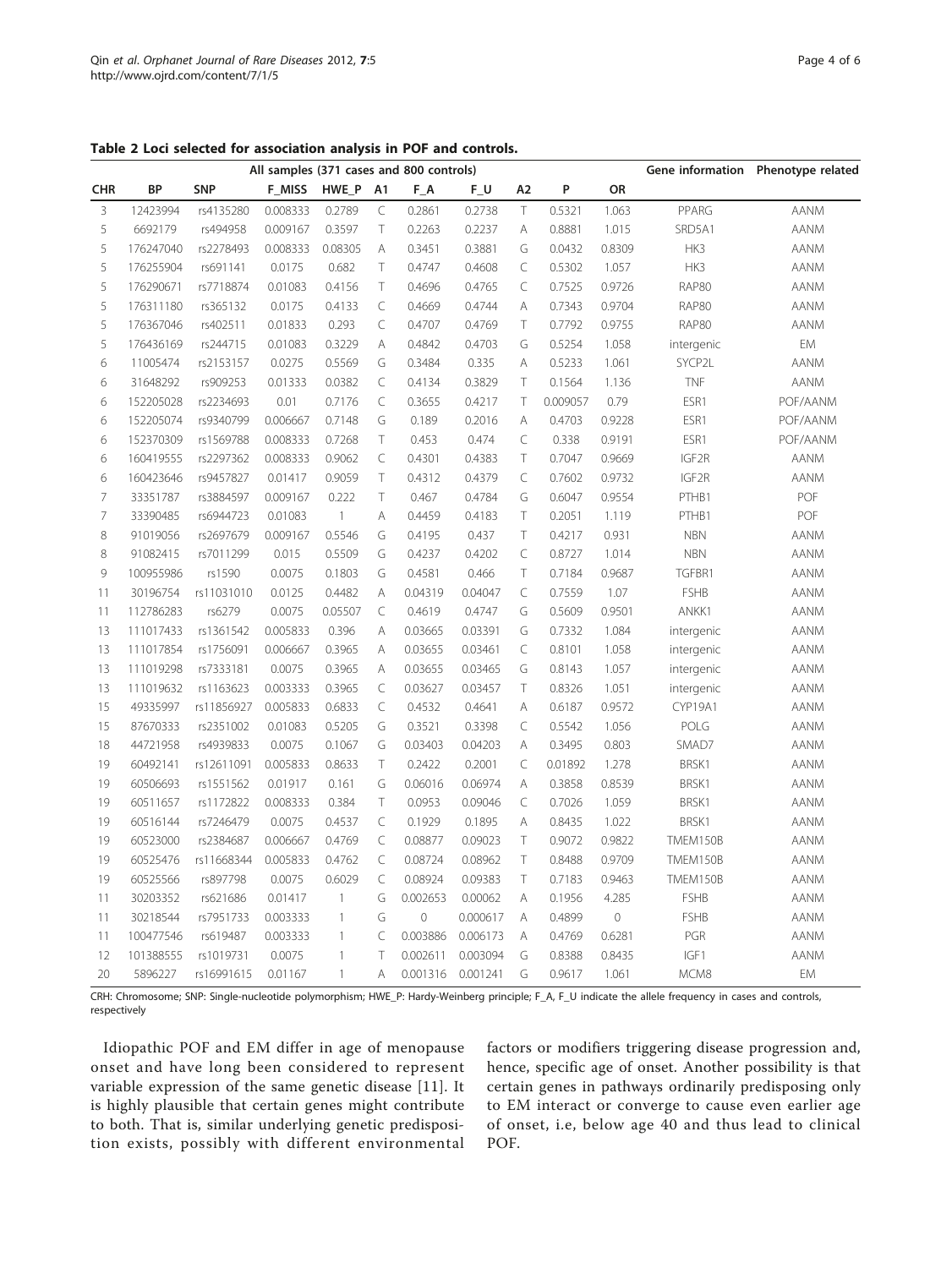# <span id="page-4-0"></span>Conclusions

In summary, our data demonstrate that genetic susceptibility for both AANM/EM and POF is shared by the ESR1, HK3 and BRSK1 genes. This became evident by our showing that three SNPs previously related to AANM were associated with POF. At these newly identified loci fine mapping or sequencing might lead to identification of causal variants, and thus expand our knowledge of the underlying mechanism of POF. Insights into shared genetic susceptibility between POF and AANM/EM will further provide novel entry points for unraveling etiology involved in ovarian reserve and aging process. Identifying genetic causation may further be of diagnostic value to other family members, especially female offspring. If a younger relative has the same genetic variant, timeline for achieving pregnancy might be advanced and early child-bearing encouraged.

#### List of abbreviations

AANM: age at natural menopause; EM: early menopause; POF: premature ovarian failure; POI: primary ovarian insufficiency; GWAS: genome-wide association study; PTHB1: PTH-responsive B1 gene; ESR1: estrogen receptor 1; FSH: follicle stimulating hormone; SNP: single nucleotide polymorphism; HPO: hypothalamus- hypophysis- ovarian; ER-α:estrogen receptor α; AMPK: AMP-activated protein kinase; MELK: maternal embryonic leucine zipper kinase; BRSK1: BR serine/threonine kinase 1; GnRH: gonadotropin- releasing hormone; HK3: Hexokinase 3 (white cell).

#### Acknowledgements

We thank all the participants involved in this study. Supported by grants from the National Basic Research Program of China (973 Program-2012CB944700, 2010CB945002, 2007CB947403, 2007CB948103), A Foundation for the Author of National Excellent Doctoral Dissertation of PR China (201078), the National Natural Science Foundation of China (30973170, 81000236, 81000238), Science research foundation item of no-earnings health vocation from Ministry of Public Health (201002013).

#### Author details

<sup>1</sup>Center for Reproductive Medicine, Provincial Hospital Affiliated to Shandong University, National Research Center for Assisted Reproductive Technology and Reproductive Genetics, The Key laboratory for Reproductive Endocrinology of Ministry of Education, Shandong Provincial Key Laboratory of Reproductive Medicine, Jinan, China. <sup>2</sup>Department of Obstetrics and Gynecology, Provincial Hospital Affiliated to Shandong University, Jinan, China. <sup>3</sup>Center for Cancer Genomics, Wake Forest University School of Medicine, Winston-Salem, North Carolina, USA. <sup>4</sup>Center for Reproductive Medicine, the Sixth Affiliated Hospital of Sun Yat-Sen University, Guangzhou, China. <sup>5</sup>Center for Reproductive Medicine, Maternal and Child Health Hospital in Guangxi, Guangxi, China. <sup>6</sup>Center for Reproductive Medicine, 105th Hospital of PLA, Anhui, China. <sup>7</sup>Fudan-VARI Center for Genetic Epidemiology, Fudan University, Shanghai, China.

## Authors' contributions

ZJC critically revised the manuscript, contributed to the study design, analysis, and supervised the research. YYQ drafted and critically revised the manuscript, performed the statistical analyses, and contributed to the interpretation of the data. MS, DYW, XYL, BZ and HJ coordinated clinic diagnosis, the blood collection and storage of cases and controls. YL and JLS performed genotyping and statistical analyses. JFX contributed to the bioinformatics and the interpretation of the data. All authors read and approved the final manuscript.

#### Competing interests

The authors declare that they have no competing interests.

#### Received: 13 October 2011 Accepted: 17 January 2012 Published: 17 January 2012

#### References

- 1. Stolk L, Zhai G, van Meurs JB, Verbiest MM, Visser JA, Estrada K, Rivadeneira F, Williams FM, Cherkas L, Deloukas P, Soranzo N, de Keyzer JJ, Pop VJ, Lips P, Lebrun CE, van der Schouw YT, Grobbee DE, Witteman J, Hofman A, Pols HA, Laven JS, Spector TD, Uitterlinden AG: [Loci at](http://www.ncbi.nlm.nih.gov/pubmed/19448619?dopt=Abstract) [chromosomes 13, 19 and 20 influence age at natural menopause.](http://www.ncbi.nlm.nih.gov/pubmed/19448619?dopt=Abstract) Nat Genet 2009, 41:645-647.
- 2. Nie GN, Wang XY, Yang HY, Aihua Ou: The investigation and analysis of the factors related with the menopausal age of urban women in China. China maternal and child healthcare (Chinsese) 2011, 8:1191-1193.
- 3. Chang SH, Kim CS, Lee KS, Kim H, Yim SV, Lim YJ, Park SK: [Premenopausal](http://www.ncbi.nlm.nih.gov/pubmed/17531410?dopt=Abstract) [factors influencing premature ovarian failure and early menopause.](http://www.ncbi.nlm.nih.gov/pubmed/17531410?dopt=Abstract) Maturitas 2007, 58:19-30.
- 4. De Vos M, Devroey P, Fauser BC: Primary ovarian insufficiency, Lancet 2010, 376:911-921.
- 5. Nelson LM: [Clinical practice. Primary ovarian insufficiency.](http://www.ncbi.nlm.nih.gov/pubmed/19196677?dopt=Abstract) N Engl J Med 2009, 360:606-614.
- 6. Simpson JL: [Genetic and phenotypic heterogeneity in ovarian failure:](http://www.ncbi.nlm.nih.gov/pubmed/18574220?dopt=Abstract) [overview of selected candidate genes.](http://www.ncbi.nlm.nih.gov/pubmed/18574220?dopt=Abstract) Ann N Y Acad Sci 2008, 1135:146-154.
- 7. Aittomaki K, Lucena JL, Pakarinen P, Sistonen P, Tapanainen J, Gromoll J, Kaskikari R, Sankila EM, Lehvaslaiho H, Engel AR, Nieschlag E, Huhtaniemi I, de la Chapelle A: [Mutation in the follicle-stimulating hormone receptor](http://www.ncbi.nlm.nih.gov/pubmed/7553856?dopt=Abstract) [gene causes hereditary hypergonadotropic ovarian failure.](http://www.ncbi.nlm.nih.gov/pubmed/7553856?dopt=Abstract) Cell 1995, 82:959-968.
- 8. Christin-Maitre S, Tachdijan G: Genome-wide association study and premature ovarian failure. Ann Endocrinol (Paris) 2010, 71:218-221.
- 9. Kang H, Lee SK, Kim MH, Song J, Bae SJ, Kim NK, Lee SH, Kwack K: [Parathyroid hormone-responsive B1 gene is associated with premature](http://www.ncbi.nlm.nih.gov/pubmed/18349106?dopt=Abstract) [ovarian failure.](http://www.ncbi.nlm.nih.gov/pubmed/18349106?dopt=Abstract) Hum Reprod 2008, 23:1457-1465.
- 10. Knauff EA, Franke L, van Es MA, van den Berg LH, van der Schouw YT, Laven JS, Lambalk CB, Hoek A, Goverde AJ, Christin-Maitre S, Hsueh AJ, Wijmenga C, Fauser BC: [Genome-wide association study in premature](http://www.ncbi.nlm.nih.gov/pubmed/19508998?dopt=Abstract) [ovarian failure patients suggests ADAMTS19 as a possible candidate](http://www.ncbi.nlm.nih.gov/pubmed/19508998?dopt=Abstract) [gene.](http://www.ncbi.nlm.nih.gov/pubmed/19508998?dopt=Abstract) Hum Reprod 2009, 24:2372-2378.
- 11. Tibiletti MG, Testa G, Vegetti W, Alagna F, Taborelli M, Dalpra L, Bolis PF, Crosignani PG: [The idiopathic forms of premature menopause and early](http://www.ncbi.nlm.nih.gov/pubmed/10548611?dopt=Abstract) [menopause show the same genetic pattern.](http://www.ncbi.nlm.nih.gov/pubmed/10548611?dopt=Abstract) Hum Reprod 1999, 14:2731-2734.
- 12. Fogli A, Gauthier-Barichard F, Schiffmann R, Vanderhoof VH, Bakalov VK, Nelson LM, Boespflug-Tanguy O: [Screening for known mutations in EIF2B](http://www.ncbi.nlm.nih.gov/pubmed/15507143?dopt=Abstract) [genes in a large panel of patients with premature ovarian failure.](http://www.ncbi.nlm.nih.gov/pubmed/15507143?dopt=Abstract) BMC Womens Health 2004, 4:8.
- 13. Conway GS: Premature ovarian failure and FMR1 gene mutations: an update. Ann Endocrinol (Paris) 2010, 71:215-217.
- 14. He C, Kraft P, Chasman DI, Buring JE, Chen C, Hankinson SE, Pare G, Chanock S, Ridker PM, Hunter DJ: [A large-scale candidate gene](http://www.ncbi.nlm.nih.gov/pubmed/20734064?dopt=Abstract) [association study of age at menarche and age at natural menopause.](http://www.ncbi.nlm.nih.gov/pubmed/20734064?dopt=Abstract) Hum Genet 2010, 128:515-527.
- 15. Murray A, Bennett CE, Perry JR, Weedon MN, Jacobs PA, Morris DH, Orr N, Schoemaker MJ, Jones M, Ashworth A, Swerdlow AJ: [Common genetic](http://www.ncbi.nlm.nih.gov/pubmed/20952801?dopt=Abstract) [variants are significant risk factors for early menopause: results from the](http://www.ncbi.nlm.nih.gov/pubmed/20952801?dopt=Abstract) [Breakthrough Generations Study.](http://www.ncbi.nlm.nih.gov/pubmed/20952801?dopt=Abstract) Hum Mol Genet 2011, 20:186-192.
- 16. He C, Kraft P, Chen C, Buring JE, Pare G, Hankinson SE, Chanock SJ, Ridker PM, Hunter DJ, Chasman DI: [Genome-wide association studies](http://www.ncbi.nlm.nih.gov/pubmed/19448621?dopt=Abstract) [identify loci associated with age at menarche and age at natural](http://www.ncbi.nlm.nih.gov/pubmed/19448621?dopt=Abstract) [menopause.](http://www.ncbi.nlm.nih.gov/pubmed/19448621?dopt=Abstract) Nat Genet 2009, 41:724-728.
- 17. Kim S, Pyun JA, Cha DH, Ko JJ, Kwack K: Epistasis between FSHR and CYP19A1 polymorphisms is associated with premature ovarian failure. Fertil Steril 2011.
- 18. Yoon SH, Choi YM, Hong MA, Lee GH, Kim JJ, Im HJ, Min EG, Kang BM, Yoon BK, Moon SY: [Estrogen receptor {alpha} gene polymorphisms in](http://www.ncbi.nlm.nih.gov/pubmed/19861327?dopt=Abstract) [patients with idiopathic premature ovarian failure.](http://www.ncbi.nlm.nih.gov/pubmed/19861327?dopt=Abstract) Hum Reprod 2010, 25:283-287.
- 19. Bretherick KL, Hanna CW, Currie LM, Fluker MR, Hammond GL, Robinson WP: [Estrogen receptor alpha gene polymorphisms are](http://www.ncbi.nlm.nih.gov/pubmed/17706202?dopt=Abstract) [associated with idiopathic premature ovarian failure.](http://www.ncbi.nlm.nih.gov/pubmed/17706202?dopt=Abstract) Fertil Steril 2008, 89:318-324.